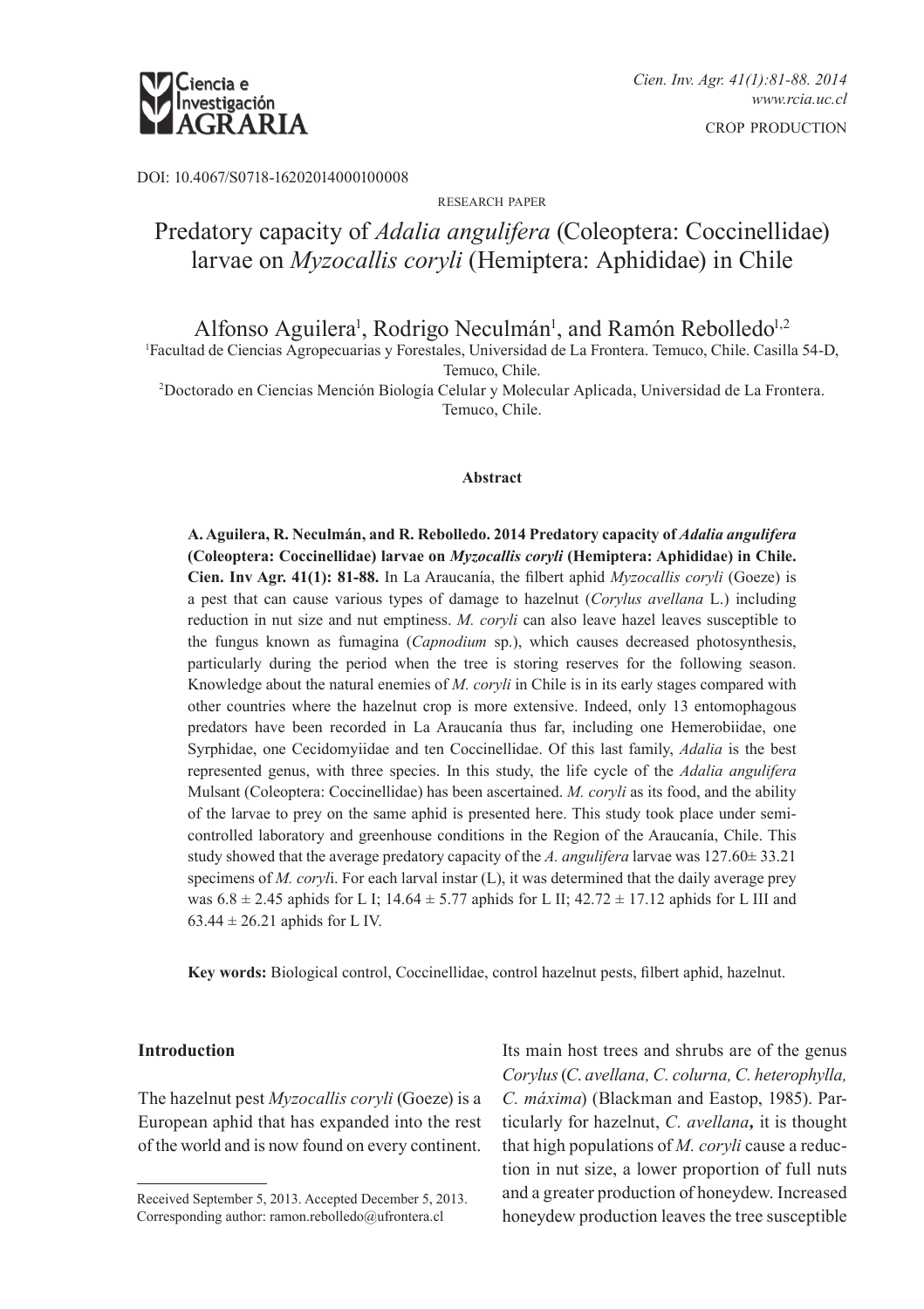to the appearance and growth of fungi that stain the nut and soil harvest equipment (AliNiazee, 1980; 1983a).

In orchards in Oregon, USA, *M. coryli* has shown resistance to carbaryl caused by prolonged and consecutive use of this product to control hazelnut pests (AliNiazee, 1983b). It has also been indicated that this pest has developed resistance to common organophosphate insecticides, which has made controlling this insect difficult (Messing and AliNiazee, 1985). However, with the introduction of the Hymenopteran parasitoid *Trioxys pallidus* (Haliday) and the well-documented knowledge of the distribution and biology of the pest, *M. coryli* has come to be considered less important than effective biological control (AliNiazee, 1998).

In Chile, hazelnut is an expanding crop that is becoming more important as an alternative to traditional crops. It is estimated that there are more than 2,000 hectares of hazelnut in the Region of La Araucanía alone. In both experimental and commercial orchards, several pests have been found, both underground and on the foliage (Aguilera, 1995). Among the foliage insects, *M. coryli* is the most important. *M. coryli* is specific to the hazel tree in Chile, with average populations that range from 0.04 aphids per cm² to 1.84 aphids per cm², with a maximum of 9.44 per cm²; *i.e.,* an estimated equivalent of close to 500 insects per leaf (Aguilera, 2006; Aguilera *et al.*, 2011). This number is similar to those recorded in Oregon (Messing and AliNiazee, 1985).

Studies conducted in the Region of La Araucanía have demonstrated the presence of 13 natural entomophagous predator enemies, of which ten are in the Coccinellidae family (Aguilera and Pacheco, 1995; Aguilera *et al*., 2006; Aguilera *et al*., 2011; Aguilera and Escobar, 2012). This situation contrasts with that of Oregon, where 55 entomophagous predators have been recorded and, of these, coccinellids represent 40% (Messing and AliNiazee, 1985).

Of the coccinellid species mentioned for Oregon, *Adalia bipunctata* (L.) *and Hippodamia convergens* (Guérin-Meneville) are exotic species that are found in Chile. Widely known internationally, these species are found in hazelnuts in the south of the country. Nevertheless, in the Region of the La Araucanía, the most common species and the first to appear on hazel trees in spring is *A. angulifera*, a coccinellid that is native to Chile but biologically almost unknown in the country. Knowledge of the *A. angulifera* life cycle on *M. coryli* was provided some years ago (Aguilera *et al*., 2006).

With the aim of contributing background knowledge on the predatory capacity of *A. angulifera*  larvae, this work was developed in La Araucanía, using *M. coryli as* food under laboratory and greenhouse conditions.

#### **Materials and methods**

The hazelnut *C. avellana* was used as a substrate to maintain the aphid *M. coryli* and its entomophagous predator A. *angulifera*. The insects were initially collected in spring, starting in September, in an orchard in the Araucanía. Hazelnut shoots were kept in greenhouse conditions and placed in black plastic bags, on which *M. coryli* were grown artificially. The aphid was later used as food for the *A. angulifera* to evaluate the predatory capacity of the larvae of this coccinellid.

Adult *A. angulifera*, were collected in the field and in the open air using an entomological net or an aspirator. Adult *A. angulifera* were placed in containers made of glass and transparent plastic 15 cm high and 5 cm in diameter that contained a hazelnut leaf. They were transferred in this way to the laboratory, where they were placed in other glass containers 10 cm high and 5 cm in diameter, with a hermetic lid and a hazelnut leaf infested with *M. coryli* bred in a greenhouse. Five adult *A. angulifera* were introduced to each of these containers to facilitate mating of the sexes.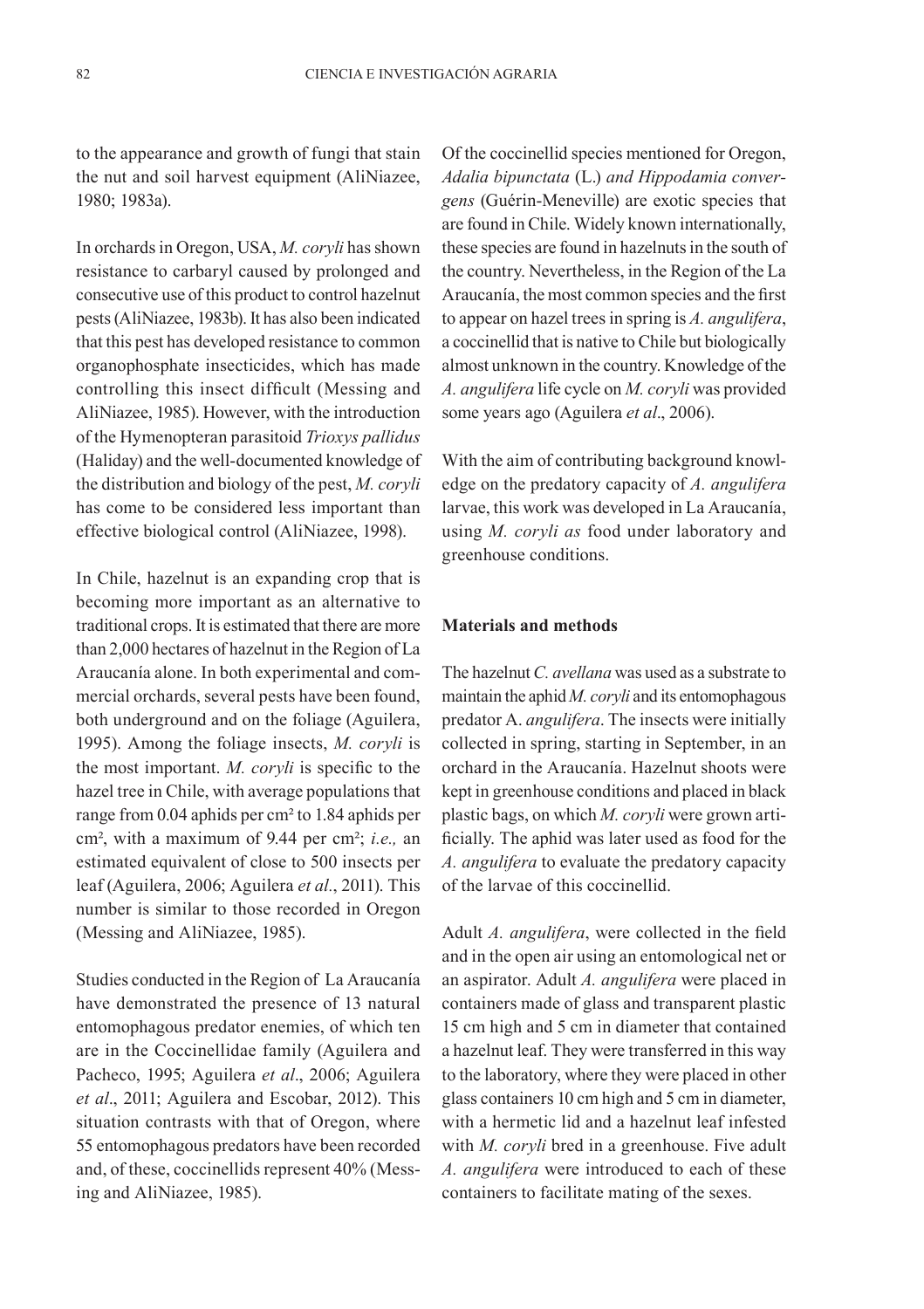After copulation, each female was placed in a container with the same characteristics and conditions already described and kept there until egg laying. After noting egg laying, adults were switched to another container to prevent them from devouring their own eggs.

Once the *A. angulifera* eggs had hatched, the neonate larvae were kept in the same container and a fresh hazelnut leaf with filbert aphids from the greenhouse was added. The larvae stayed this way until they began to crawl onto the substrate. After they began to crawl on the substrate, each larva was placed in a Petri dish 55 mm in diameter containing a known number of aphids. Dishes also contained an Advantec N° 2 paper filter dampened on the bottom with ten drops of distilled water that was slightly sweetened.

The transfer of the larva and the aphids to their new container was performed with the aid of a Nº 1 brush with fine bristles. Thus they were bred in the laboratory at a minimum temperature of  $17^{\circ}$ C  $\pm$  2.39 and a maximum of  $21^{\circ}$ C  $\pm$  2.47, with a relative humidity of 60% and natural light. In this study, natural light meant 16 h of light and 8 h of dark.

Every 24 h, the number of aphids consumed by the A. *angulifera* larva was determined and the number of aphids per larva was renewed, Aphid consumption was recorded every 24 h throughout larval development, and the moments at which molting took place was written down. By counting the predated aphids throughout the study period, the daily predation capacity of the coccinellid larvae was determined for each instar. Twenty five specimens were used for each instar, and the experiment was conducted for 59 days.

Each larval stage was considered and bred individually, using a known and constant aphid population. For each larval instar, the predation capacity was evaluated via 25 repetitions with a repeated measures design. Each repetition consisted of providing a larval stage with a pre-determined number of aphids in similar proportions of the winged and non-winged forms for 24 h.

The data were subjected to measures of central tendency, analysis of variance (ANOVA) with repeated measures and Pearson's chi squared test, according to the aim of the study.

# **Results and discussion**

Table 1 illustrates the total number of *M. coryli* predated by the *A. angulifera* larvae during the study period. Table 2 shows the daily average of aphids predated by each *A. angulifera* larval stage.

Of the 3,190 aphids predated by the A. *angulifera*  larvae, the average predation was  $127.60 \pm 33.21$ aphids per day, calculated over a period de 37.39  $\pm$ 1.55 days. The first instar (L I) of the coccinellid predated the lowest number of aphids, totaling 170 aphids and a daily average of  $6.8 \pm 2.45$  aphids. The fourth larval instar (L IV) of *A. angulifera*  predated the most aphids, totaling 1,586 aphids with a daily average of  $63.44 \pm 26.21$  aphids.

| <b>Table 1.</b> Predation of <i>M. coryli</i> by <i>Adalia angulifera</i> larvae. |  |  |
|-----------------------------------------------------------------------------------|--|--|
|                                                                                   |  |  |

| Total aphids | Total aphids | Average            | Range        |
|--------------|--------------|--------------------|--------------|
| provided     | predated     | predation          |              |
| 6.000        | 3.190        | $127.60 \pm 33.21$ | $(53 - 179)$ |

**Table 2.** Daily average of aphids predated by each larval stage of *Adalia angulifera.*

| Larval stages | Total aphids | Daily average of  | Range     |
|---------------|--------------|-------------------|-----------|
| (L)           | predated     | aphid predated    |           |
| LI            | 170          | $6.80 \pm 2.45$   | $1 - 12$  |
| L II          | 366          | $14.64 \pm 5.77$  | $3 - 26$  |
| LH            | 1.068        | $42.72 \pm 17.12$ | $11 - 68$ |
| L IV          | 1.586        | $63.44 \pm 26.21$ | $10 - 98$ |

Figure 1 shows the total percentage of aphids predated for each larval instar of *Adalia angulifera*. In percentage terms (Figure 1), L I presented the lowest predation with 5.3% of the predated total. L II reached 11.5% of the predated total, while L III exceeded the second instar by 22%, with 35% predation on *M. coryli*. Figure 1 illustrates that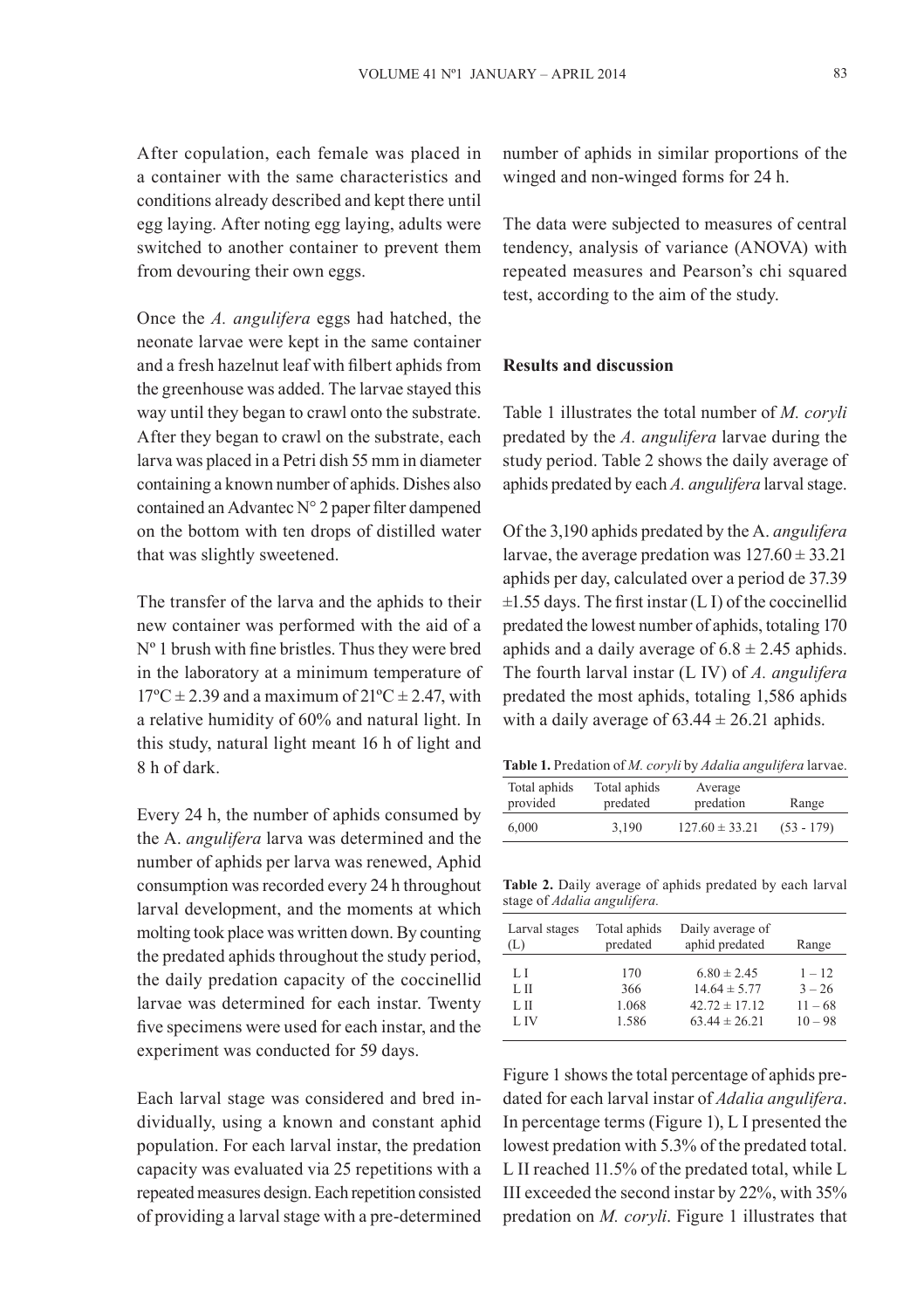

**Figure 1.** Percentage of *M. coryli* predated for each larval stage of *A. angulifera*.

L IV showed the highest predation percentage of 49.7%, surpassing L III by 16.2%.

Generally, it was observed that as a larva grew and changed stage, it also increased its predation level. This situation was reflected in the daily predation average and the total number of *M. coryli* predated.

As has been established previously, the predation of aphids by the L I larval stage of *A. angulifera*  was considerably lower than the other stages. This was due, in part, to the habits of the neonate larvae. At the beginning of their development, larvae practically did not move and initially fed on their own adjacent eggs that had not yet hatched. After this first ingestion of food, the larvae began to crawl to locate their usual food. L II *A. angulifera* presented greater mobility, agility and voracity compared to L I in their search for *M. coryli*. In turn, L III was characterized as being more active than L II, with remarkably increased predatory capacity. However, when the larva was close to molting, this stage, like the previous stages, presented a period of immobility with no feeding. At the beginning of L IV, the coccinellid larva reinitiated its active period

quickly and again began to feed voraciously for a longer period than in the previous stages. This situation was indicated by Aguilera *et al.* (2006) when they studied the life cycle of *A. angulifera* on *M. coryli*. 40

Of the total number of predated aphids, the larvae devoured a total of 1,576 winged aphids. In percentage terms, this represents 49.4% of the total population consumed, with a daily aver-20 age estimated at 63.04±14.51 winged *M. coryli*. Considering the total number of winged *M. coryli* 10 **10.0%** predated by the *A. angulifera* larvae, L I was the **5.0%** one that predated the least, with 79 aphids, followed 0 by L II with 158 predated aphids. L III and L IV were the instars where the most winged aphids were predated, with 524 and 815 predated units, respectively. The L III and L IV instars represent 84.96% of predation in the larval state, based on the total number of winged *M. coryli* consumed. pred<br>Predation<br>Predation (1)  $\mu$  icast, with  $\nu$  applies, followed

Table 3 shows the daily average of predated winged aphids for each larval stage of *A. angulifera*. In Figure 2, one can see the percentage of winged *M. coryli* predated for each larval instar of *A. angulifera*. As a percentage, L I of A. *angulifera*  presented the least predation of winged of *M. coryli,* with 5.01%. L II predated 10.02% of the total winged aphids. L III clearly fed on a greater amount of winged aphids compared to the first two stages, reaching 33.2% of predation. L IV registered the greatest predation on winged *M. coryli* with 51.7%.

**Table 3.** Daily predation average of the larval stages of *Adalia angulifera* on winged *M. coryli*.

| Larval       | Total aphids | Daily average of  | Range    |
|--------------|--------------|-------------------|----------|
| stages $(L)$ | predated     | aphids predated   |          |
| LI           | 79           | $3.16 \pm 1.41$   | $0 - 6$  |
| L II         | 158          | $6.32 \pm 3.52$   | $1 - 13$ |
| L II         | 524          | $20.96 \pm 9.06$  | $5 - 35$ |
| L IV         | 1,586        | $32.60 \pm 12.21$ | $6 - 49$ |

The total number of non-winged *M. coryli* predated by A. *angulifera* larvae was 1,614, with a daily average of 64.56±14.04, representing 50.6% predation on the non-winged form of *M. coryli*. The results of predation for each larval stage of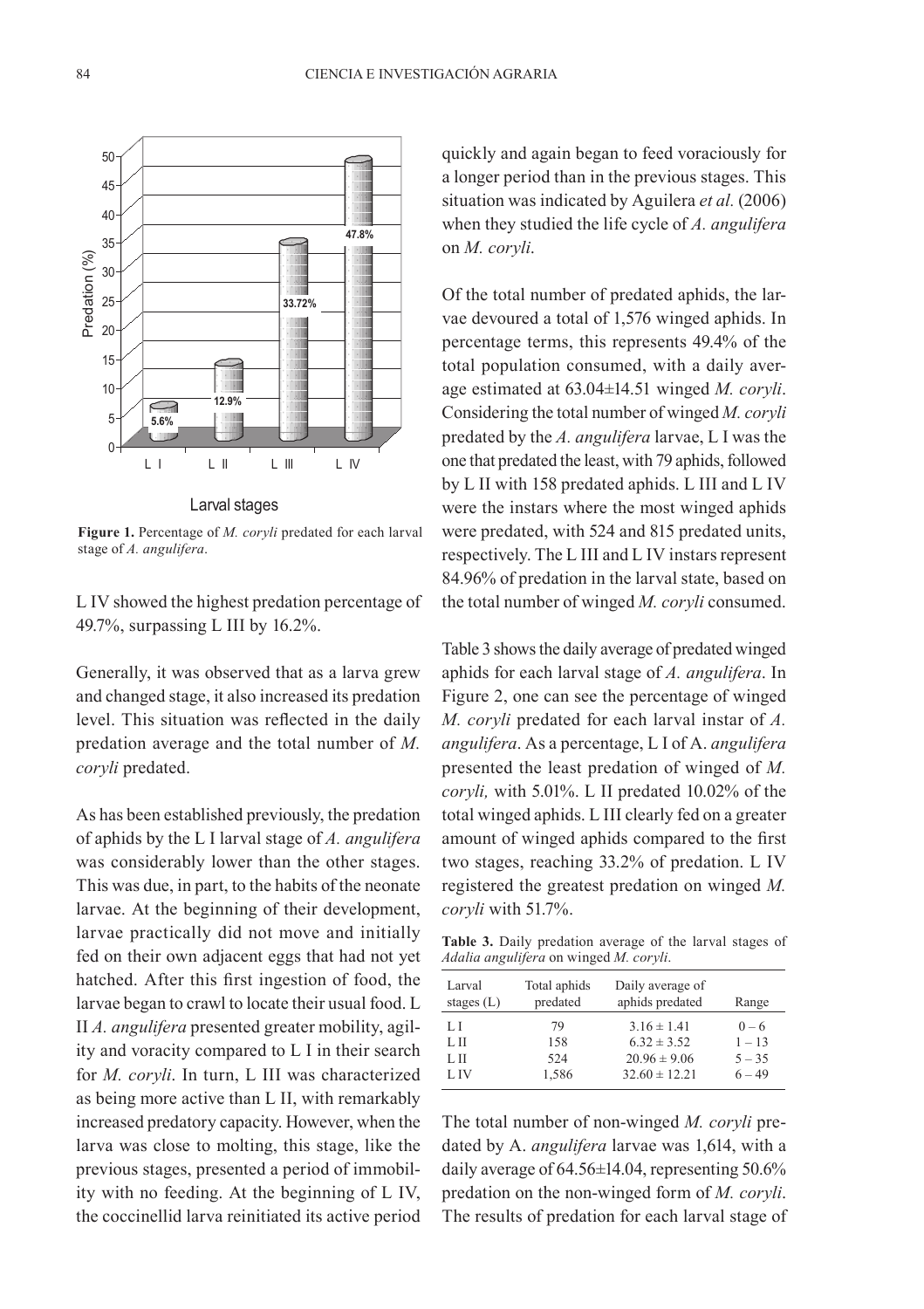



**Figure 2.** Percentage of *M. coryli* predated for each larval stage of *A. angulifera*.

**Figure 3.** Percentage of non-winged *M. coryli* predated by each larval stage of *A. angulifera*.

*A. angulifera* on non-winged *M. coryli* appear in Table 4. According to the consumption numbers for each larval stage of A. *angulifera* on non-winged *M. coryli* (Table 4), predation increases as the larvae develop, There is an 8.5-fold difference in the daily predation average between L I and L IV, which in absolute terms is equivalent to 680 non-winged *M. coryli*. However, between L III and L IV, the predation difference was 1.6-fold, equivalent to 227 non-winged *M. coryli*.

Figure 3 illustrates the total percentage of nonwinged *M. coryli* predated by each larval instar of *A. angulifera*. As a percentage, the difference in consumption of non-winged *M. coryli* between 35 L I and L IV was  $42.2\%$ . The lowest percentage difference of predation in this case occurred between L I and L II with 7.3%. **47.8%**

5 **5.6%** larvae on non-winged *M. coryli*. Table 4. Daily average of predation of *Adalia angulifera* 

| Larval stages | Total aphids | Daily average of  |          |
|---------------|--------------|-------------------|----------|
| (L)           | predated     | aphids predated   | Range    |
| LI            | 91           | $3.16 \pm 1.76$   | $0 - 7$  |
| L II          | 208          | $8.32 \pm 3.26$   | $1 - 14$ |
| L II          | 544          | $21.76 \pm 9.06$  | $2 - 33$ |
| L IV          | 771          | $30.84 \pm 14.50$ | $4 - 49$ |

Figure 4 shows the predation difference of A. *angulifera* larvae according to the form of the aphid. The 1.2% difference, with a greater number of non-winged aphids predated, is equivalent to 38 *M. coryli*, considering the totals from Tables 3 and 4.

*A. angulifera* Mulsant is a neotropical species present in Chile and Argentina (Gonzalez, 2013;



**Figure 4.** Predation of *A. angulifera* larvae on winged and non-winged *M. coryli*.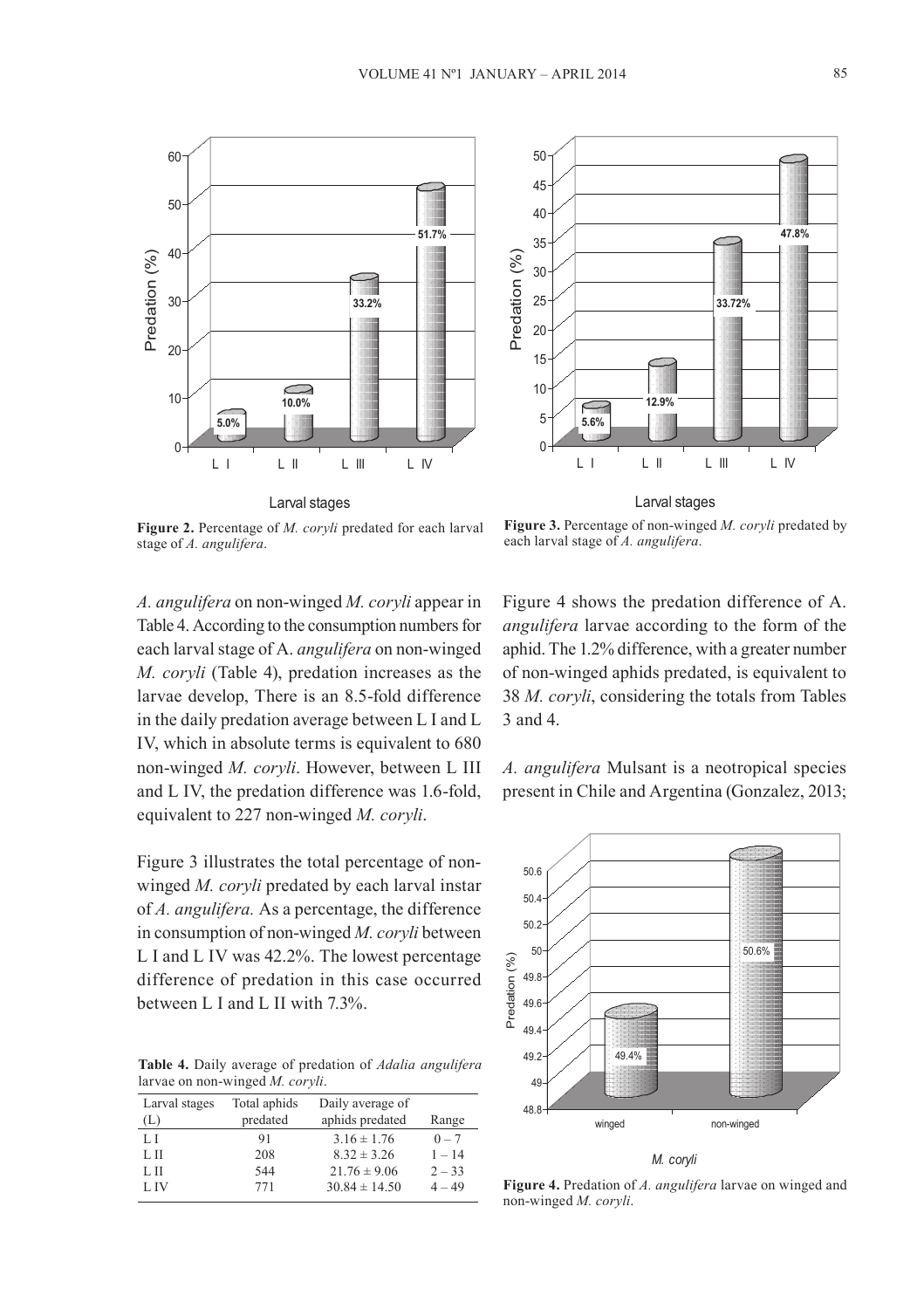Dode, 2011). It was previously known that *A. angulifera* Mulsant is a natural enemy of the aphids *Acyrtosiphon kondoi* Shin*, A. pisum* (Harris), *Cavariella aegopoddii* (Scop.), *Metopolophium dirhodum* (Walk.), *Myzus ornatus* Laing, and M.persicae (Sulzer), as well as the phytophagous mite *Bryobia rubrioculus* Sch (Prado, 1991). It has since been shown to prey upon *M. coryli* (Aguilera *et al*., 2006a) and its life cycle (Aguilera *et al*., 2006b) There are no studies that refer to the number of aphids consumed by the larvae or the adult.

In Chile, quantitative information on aphid consumption is only available for three species of Coccinellidae: *Adalia bipunctata* (L.), *Eriopis connexa* (Germar) and *Neda patula* (Erichson). Montes (1970) indicated that the adult A. *bipunctata* consume four to five aphids per day and *E. connexa* consume seven to ten aphids per day, further commenting that the larval state is more effective than the adult state. Zúñiga (1974) mentioned that *E. connexa* preyed on 180 aphids per day. Etchegaray (1982), referring to the same species, reported that the adult devoured 189.8±24.89 aphids in 12 days and the larva, in the same period, fed on 108±4.18 aphids. The species of aphid was not indicated in this study. In light of this information, this work is the first to consider the predation capacity of *A. angulifera* in its larval stage on the aphid *M. coryli*. Studies conducted with *N. patula,* on the aphids *Rhopalosiphum* sp., *Aphis spiraecola* Patch and *Tuberolachnus salinus* (Gmelin), determined that *N. patula* larvae differ in the number of aphids consumed according to the species. The total amount (1,178 units) was greatest when fed on *A. spiraecola,* however none of the larvae finished

their development in this study and died before pupation (Aguilera,1983). When the daily and total amount of aphids predated by *A. angulifera* in this study is compared to other coccinellid species, the larvae of A. *angulifera* had a daily (21.85 units) and total predation capacity (3,190 units) that was greater than the larvae of *E. connexa* and *N. patula*.

However, in studies performed in Argentina by Gyenge *et al.* (1997) with *E. connexa*, the total consumption of larvae feeding on *Acyrtosiphon pisum* (Harris) (256 units) and *Schizaphis graminun* (Rondani) (641 units) was greater than feeding of *A. angulifera* on *M. coryli*. This indicates that the predation capacity of an aphidophagous coccinellid depends on the species of coccinellid and the species of aphid, as confirmed by several studies mentioned by Hodek (1973).

The results reported by Hodek (1973) regarding a Coccinellidae species of palearctic origin are generally consistent with what was observed with *A. angulifera* in terms of aphid consumption according to the stage of the larva. Predation capacity increases as the larva develops from egg emergence to the pupal stage.

Under the conditions of this study, the results indicate that the larvae of *A. angulifera* can be considered a good predator of the aphid *M. coryli* in European hazelnut.

# **Acknowledgements**

The authors of this work are grateful to project DIUFRO DI12-0026 for providing funding.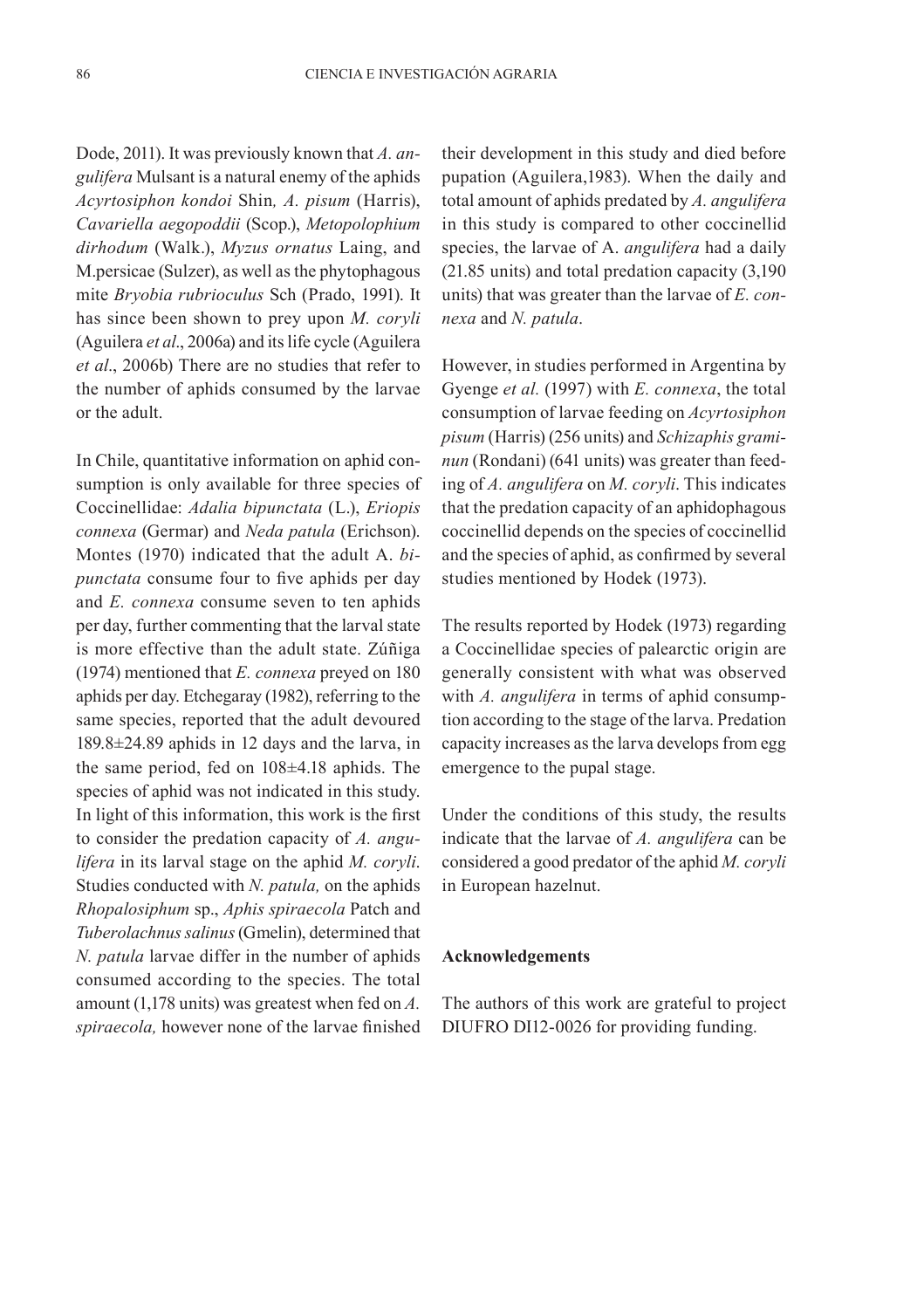#### **Resumen**

**A. Aguilera, R. Neculmán y R. Rebolledo. 2014. Capacidad depredadora de larvas de** *Adalia angulifera* **(Coleoptera: Coccinellidae) sobre** *Myzocallis coryli* **(Hemiptera: Aphididae), en Chile***.* **Cien. Inv Agr. 41(1): 81-88.** En La Araucanía, el pulgón del avellano europeo, *Myzocallis coryli* (Goeze) es un áfido que puede ocasionar diversos daños al cultivo de *Corylus avellana* L., como reducción del tamaño de nuez, nueces vanas o favorecer en las hojas la aparición del hongo conocido como fumagina, *Capnodium* sp., el cual reduce la fotosíntesis, especialmente durante el periodo de acumulación de reservas del árbol para la temporada siguiente. El conocimiento sobre enemigos naturales de *M. coryli* en Chile es incipiente, comparado con otros países donde el cultivo del avellano europeo es extensivo; en efecto, para La Araucanía sólo se registran 13 entomófagos depredadores que corresponden a un Hemerobiidae, un Syrphidae, un Cecydomyiidae y diez Coccinellidae. De esta última familia, *Adalia* es el género más representado con tres especies. De *Adalia angulifera* Mulsant (Coleoptera: Coccinellidae) se ha dado a conocer su ciclo vital, con *M. coryli* como alimento y en esta ocasión se presenta la capacidad de depredación del estado larvario sobre el mismo áfido. El estudio se efectuó bajo condiciones semi controladas de laboratorio e invernadero en la Región de La Araucanía, Chile. Como resultado de este estudio se determinó que la capacidad de depredación del estado larvario de *A. angulifera* fue 127,60 ± 33,21 ejemplares de *M. coryli* para un periodo de 37,39 ±1,55 días; a su vez, para cada estadio larvario (L) se determinó que el promedio diario depredado fue para L I 6,8  $\pm$  2,45 áfidos; L II 14,64  $\pm$  5,77 áfidos; L III 42,72  $\pm$  17, 12 áfidos y L IV 63,44  $\pm$  26,21 áfidos.

**Palabras clave:** Avellano europeo, Coccinellidae, control biológico, pulgón del avellano europeo.

# **References**

- Aguilera, A. 1983. Observaciones sobre la biología de *Neda patula* (Erichson) (Coleoptera: Coccinellidae) en Arica, Chile. Idesia (Arica, Chile) 7:25-38.
- Aguilera, A. 1995. Control selectivo de plagas en frutales de la zona sur. Seminario de Protección Vegetal. Centro Regional de Investigación INIA Carillanca. Temuco, Chile. Serie Carillanca Nº 45:141- 180.
- Aguilera, A. 2006. El pulgón del avellano europeo en La Araucanía. Una plaga que podría expandirse al ritmo del frutal. Tierra Adentro (Chile) 69:33-35.
- Aguilera, A., and C. Pacheco. 1995. Determinación de depredadores del pulgón del avellano europeo, *Myzocallis coryly* (Goeze) (Homoptera: Aphididae) en la IX Región de Chile. Rev. Chilena Ent. 22:17-19.
- Aguilera, A., and S. Escobar. 2012. Two new registers of coccinellid predators (Coleoptera: Coccinellidae) on filbert aphid, *Myzocallis coryli* (Goeze (Hemiptera: Aphididae) in Chile. 8<sup>th</sup> International Congress on Hazelnut. Temuco, Chile. 100 pp.
- Aguilera, A., R. Rebolledo, and C. Klein. 2006a.Coccinélidos (Coleoptera) depredadores de *Myzocallis coryli* (Goeze) (Hemiptera: Aphididae) en La Araucanía, Chile. Idesia (Arica, Chile) 24:13-16.
- Aguilera, A., R. Rebolledo, and C. Klein. 2006b. Ciclo vital de *Adalia angulifera* Mulsant (Coleoptera:Coccinellidae) sobre el pulgón del avellano europeo *Myzocallis coryli* (Goeze) (Hemiptera: Aphididae).Agricultura Técnica (Chile ) 66:312-317.
- Aguilera, A., J. Guerrero, and R. Rebolledo. 2011. Plagas y enfermedades del avellano europeo en La Araucanía. Ediciones Universidad de La Frontera. Temuco, Chile. 126 pp.